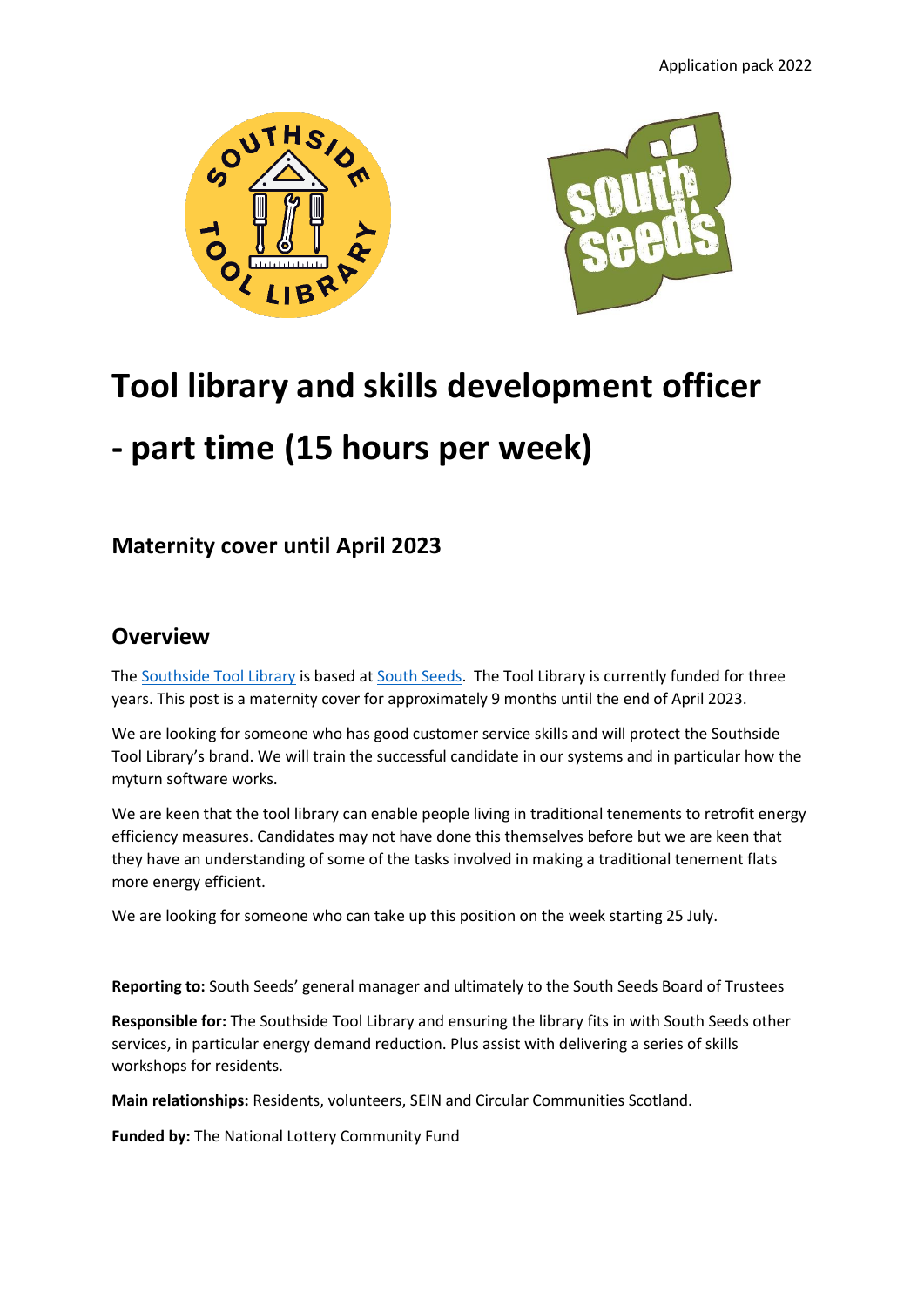## **Tasks to be undertaken by the tool library officer**

#### Front desk

- Preparing reserved tools for collection
- Check ins/check outs
- Checking ID of new members and processing membership payments
- Answering queries from members regarding tool use or other topics (including by email)
- Gaining feedback on how the tools worked (to prompt maintenance if needed)
- Accepting/rejecting donated tools and adding them to the 'new tools' box

#### Tool management

- Maintaining organised and tidy tool storage
- Labelling tools that require repair and storing them in the 'tools for repair' box (or passing to the servicing technician directly if a quick repair)
- Allocating tools that require a safety test/functionality check/minor repair to the servicing technician (Brian)
- Recording the outcome of safety tests/functionality checks/repairs on myturn
- Ordering spare parts for tools when required
- Sending tools/batteries away for repair when necessary
- Adding new tools to myturn once passed their safety/function checks
- Organising sale/donation/recycling/disposal of unwanted or broken tools
- Uploading safe use guidance and a manual to myturn for all tools

#### Volunteers

- New volunteer inductions and training
- Ensuring all volunteers are familiar with the risk assessment and how to reduce risk of accidents
- Assigning tasks to volunteers
- Supervising volunteers on tasks where necessary

#### Publicity

- Creating text and images for social media posts and sending to Lucy
- Sending occasional updates and information to tool library members using the MailChimp newsletter
- Designing window posters to promote particular aspects of the tool library as necessary
- Ensuring the myturn front page provides up-to-date information about how the tool library works, etc.
- Preparation for events
- Ordering more flyers/posters to be printed when required

#### **Other**

- Generating and reporting statistics on number of members, number of tool loans, etc. as required to monitor the performance of the tool library
- Maintaining relationships with other groups e.g. Glasgow Tool Library, other tool libraries, Circular Communities Scotland, Repair café, Remade, etc.
- Updating the risk assessment when necessary
- Preparing and delivering workshops on tool use and making things with tools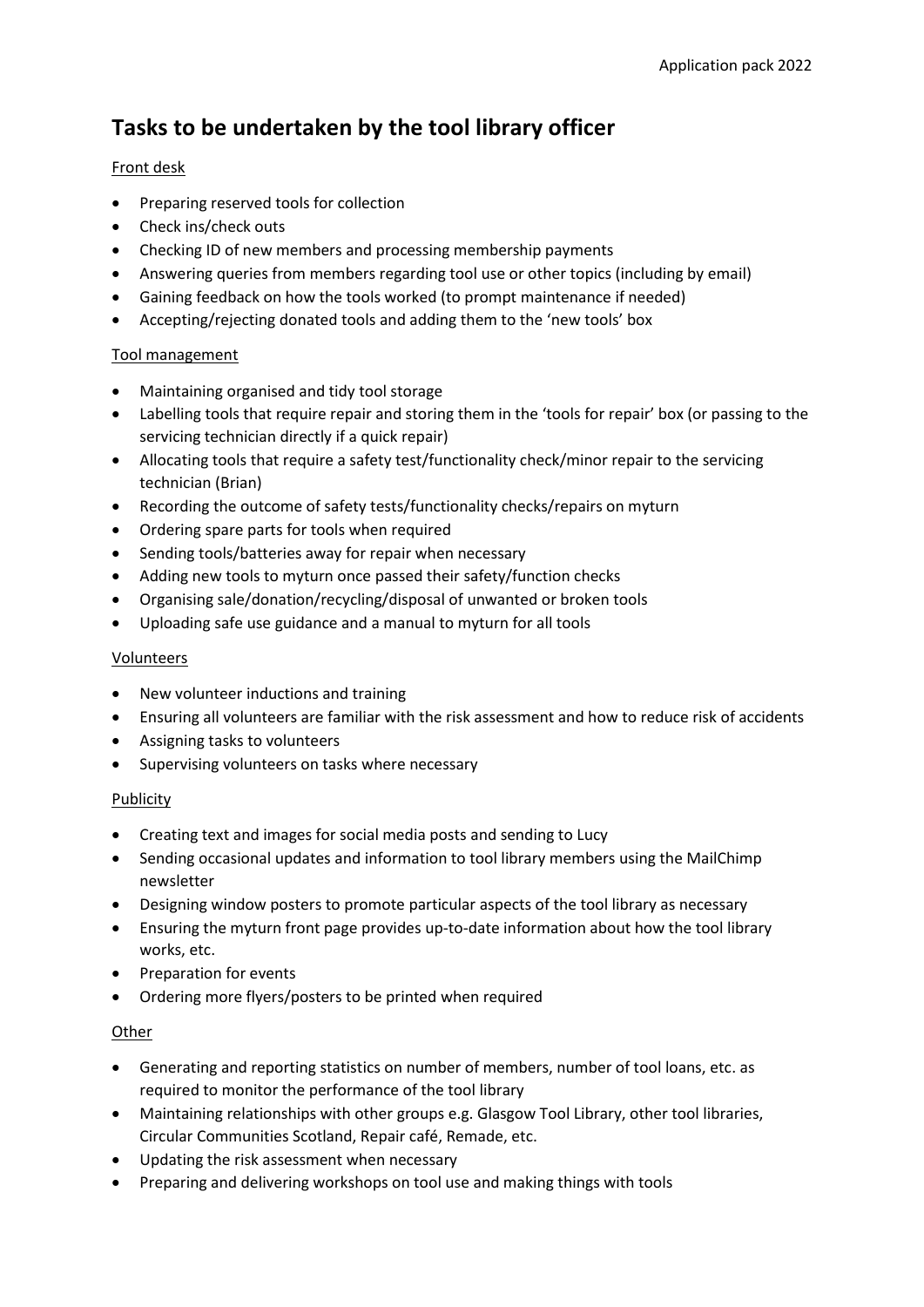## **Person specification**

|                                              | <b>Essential Requirements</b>                                                                                                                                                                                                                                                                                                                                                           | <b>Desirable Requirements</b>                                                                                                                                                                                                           |
|----------------------------------------------|-----------------------------------------------------------------------------------------------------------------------------------------------------------------------------------------------------------------------------------------------------------------------------------------------------------------------------------------------------------------------------------------|-----------------------------------------------------------------------------------------------------------------------------------------------------------------------------------------------------------------------------------------|
| <b>Relevant work /other</b><br>experience    | Experience of working with the<br>$\bullet$<br>public                                                                                                                                                                                                                                                                                                                                   | <b>Experience of retail</b><br>٠<br>Experience of effective marketing<br>٠<br>Experience in organising and<br>managing events, meetings or pop<br>up opportunities<br>Experience of managing sessional<br>workers                       |
| <b>Particular</b><br><b>Skills/Abilities</b> | Ability to communicate effectively<br>$\bullet$<br>with members of the public<br>Excellent interpersonal skills to<br>$\bullet$<br>enable effective working in a<br>diverse community<br>Ability to work with minimum<br>$\bullet$<br>supervision, to prioritise<br>effectively and to meet tight<br>deadlines<br>Ability to use all components of<br>٠<br>the Microsoft Office package | An understanding of retro fitting<br>$\bullet$<br>for energy efficiency and in<br>particular the tools required<br>An understanding of the principles<br>of carbon reduction through waste<br>reduction<br>Promotional and media skills |
| <b>Personal Qualities</b>                    | Ability to foster "a can do" culture<br>$\bullet$<br>by actively seeking solutions to<br>problems<br>Flexibility, enthusiasm and the<br>٠<br>ability to work as part of a small<br>team<br>Ability to form productive working<br>$\bullet$<br>relationships with a wide variety of<br>people from different<br>organisations<br>Excellent verbal and written skills<br>$\bullet$        | Self-motivation<br>$\bullet$<br>Innovative skills<br>$\bullet$<br>Charisma and dynamic personality<br>Ability to motivate others                                                                                                        |
| Any additional job<br>related requirements   | An personal commitment to<br>$\bullet$<br>sustainability and environmental<br>protection<br>Available for tool library opening<br>٠<br>hours (Wednesdays 3-7pm and<br>Saturdays 10-2pm).<br>Willingness to undertake an<br>٠<br><b>Enhanced Disclosure check</b>                                                                                                                        | Familiarity with the local area<br>$\bullet$                                                                                                                                                                                            |